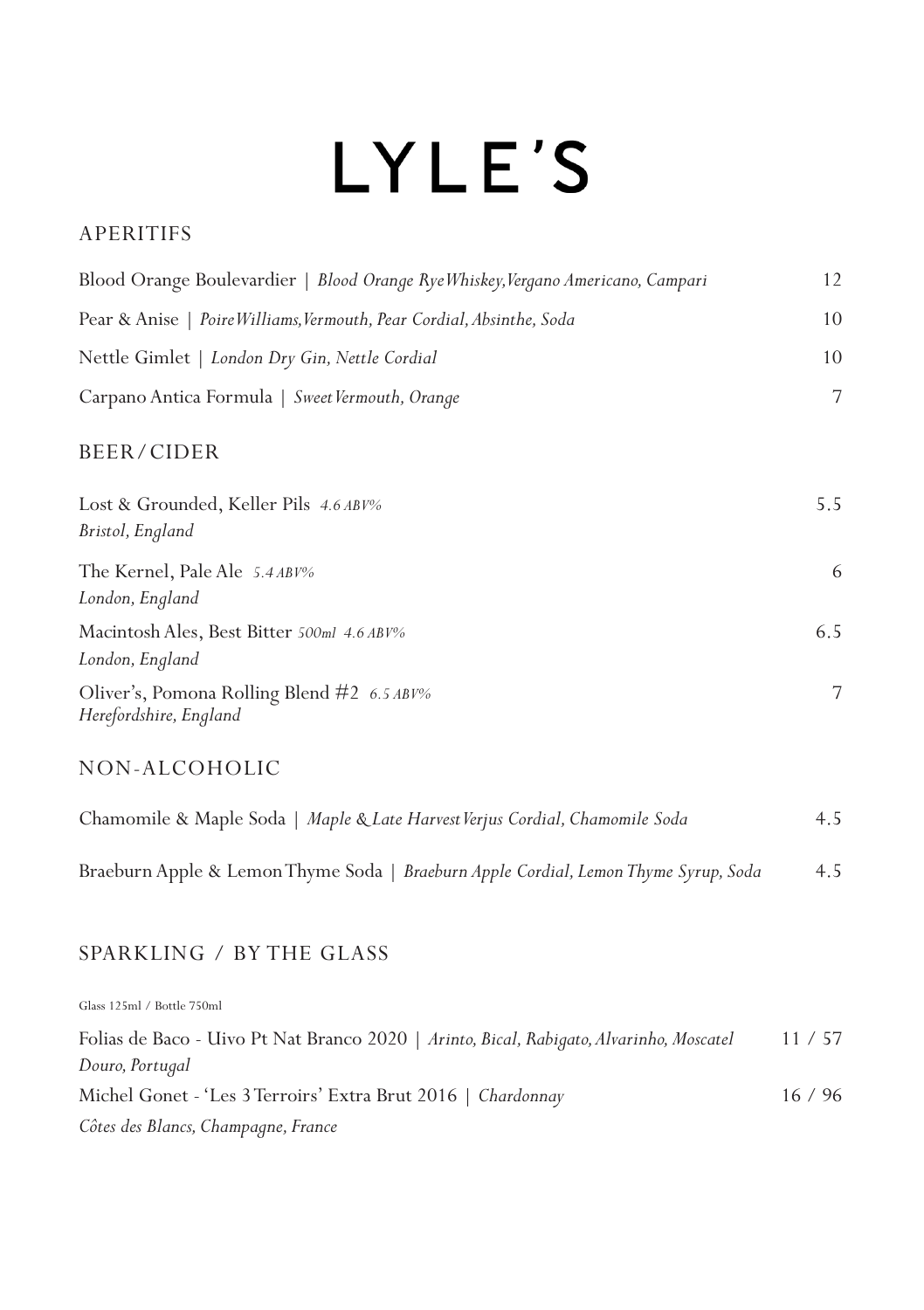#### BY THE GLASS

#### WHITE

| Glass 125ml / Carafe 500ml / Bottle 750ml                                      |              |
|--------------------------------------------------------------------------------|--------------|
| Kamptal Kollektiv - White 2020   Grüner Veltliner, Riesling                    | 8 / 24 / 36  |
| Kamptal, Austria                                                               |              |
| Tetramythos - Natur 2019   Roditis                                             | $8 / 24 / -$ |
| Patras, Greece                                                                 |              |
| Fond Cyprès - Le Blanc des Garennes 2019   Grenache Blanc, Viognier, Roussanne | 12 / 48 / 69 |
| Languedoc, France                                                              |              |
| I Custodi - Ante, Etna Bianco 2018   Carricante, Minnella, Grecanico           | 13 / 52 / 78 |
| Sicily, Italy                                                                  |              |
| SKIN CONTACT                                                                   |              |
| Glass 125ml / Carafe 500ml / Bottle 750ml                                      |              |
| F. Zampaglione - Don Chisciotte 2019   Fiano                                   | 12 / 48 / 72 |
| Campania, Italy                                                                |              |
| ROSÉ                                                                           |              |
| Glass 125ml / Carafe 500ml / Bottle 750ml                                      |              |
| A 'Vita - Rosato 2020   Gaglioppo                                              | 10 / 40 / 57 |
| Calabria, Italy                                                                |              |
| RED                                                                            |              |
| Glass 125ml / Carafe 500ml / Bottle 750ml                                      |              |
| Thymiopoulos - Jeunes Vignes 2020   Xinomavro                                  | 7/24/35      |
| Naoussa, Greece                                                                |              |
| Hannes Schuster - Blaufränkisch 2019   Blaufränkisch                           | 10 / 40 / 58 |
| Burgenland, Austria                                                            |              |
| Domaine De Thalie - Mégalithe 2019   Gamay                                     | 11 / 42 / 60 |
| Macon-Bray, France                                                             |              |
| Piedrasassi - Santa Barbara County 2019   Syrah                                | 13 / 52 / 78 |
| California, USA                                                                |              |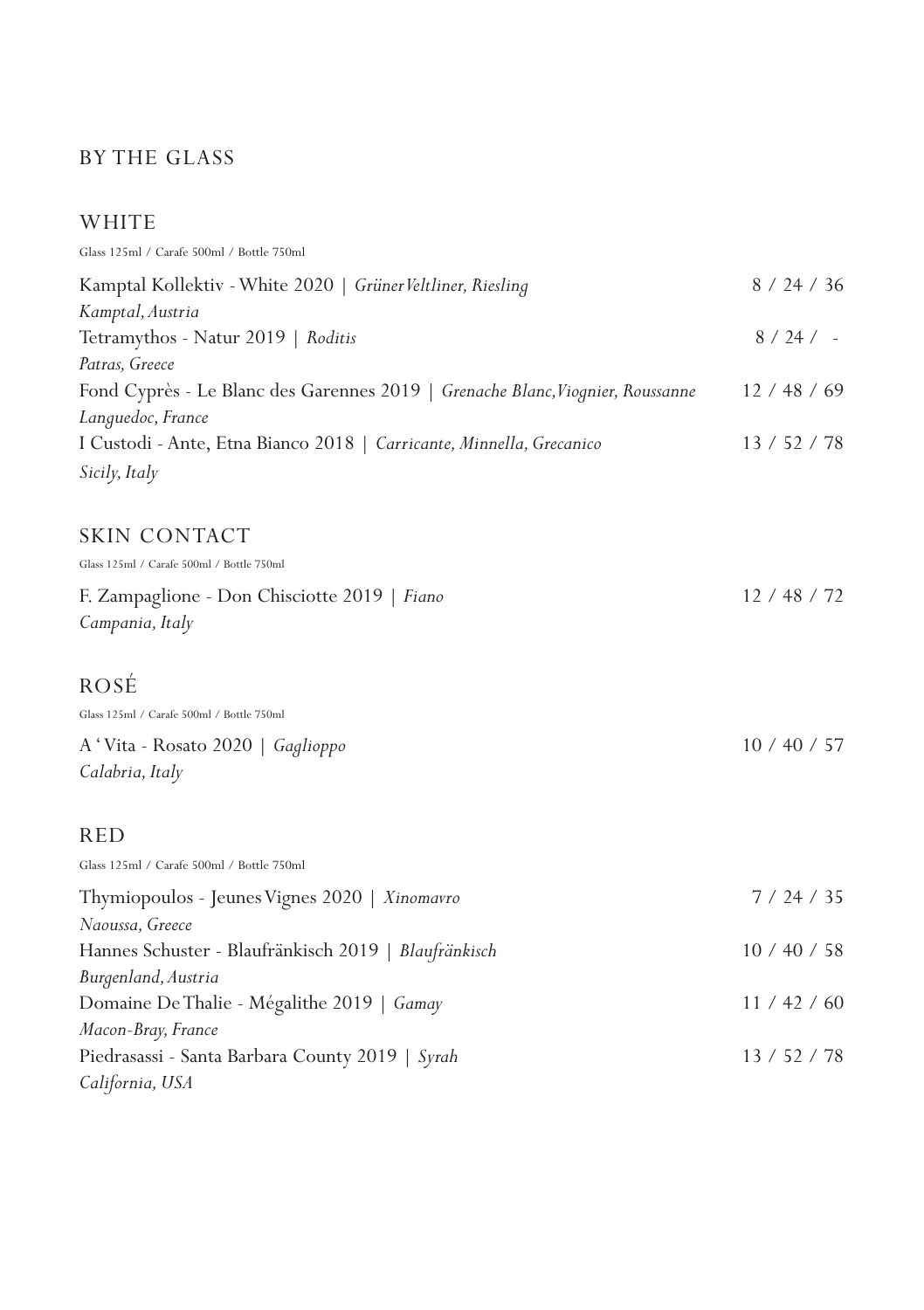#### SPARKLING

| Cerruti - Ri Fol 2019   Moscato<br>Piedmont, Italy                                                                                 | 50  |
|------------------------------------------------------------------------------------------------------------------------------------|-----|
| J.Laurens - Crémant de Limoux 'Les Graimenous' 2019   Chardonnay, Chenin Blanc<br>Languedoc, France                                | 50  |
| Massimiliano Croci - Lubigo 2020   Ortrugo<br>Emilia-Romagna, Italy                                                                | 54  |
| Folias de Baco - Uivo Pt Nat Branco 2020   Arinto, Bical, Rabigato, Alvarinho, Moscatel<br>Douro, Portugal                         | 57  |
| Léon Boesch - Zéro Crémant d'Alsace 2018   Auxerrois, Pinot Noir, Riesling, Pinot Blanc<br>Alsace, France                          | 61  |
| Staffelter Hof - Kiss Kiss Maddie's Lips 2020   Fruhburgunder, Pinot Noir<br>Mosel, Germany                                        | 68  |
| Michel Gonet - 'Les 3 Terroirs' Extra Brut 2016   Chardonnay<br>Côtes des Blancs, Champagne, France                                | 96  |
| Roger Coulon - 'Rosélie' Rosé de Saignée Extra Brut NV   Pinot Meunier<br>Montagne de Reims, Champagne, France                     | 125 |
| Savart - 'Ouverture' 1 er Cru Extra Brut NV   Pinot Noir<br>Montagne de Reims, Champagne, France                                   | 140 |
| Georges Laval - 'Cumières' 1er Cru Brut Nature NV   Chardonnay, Pinot Noir, Pinot Meunier<br>Vallée de la Marne, Champagne, France | 220 |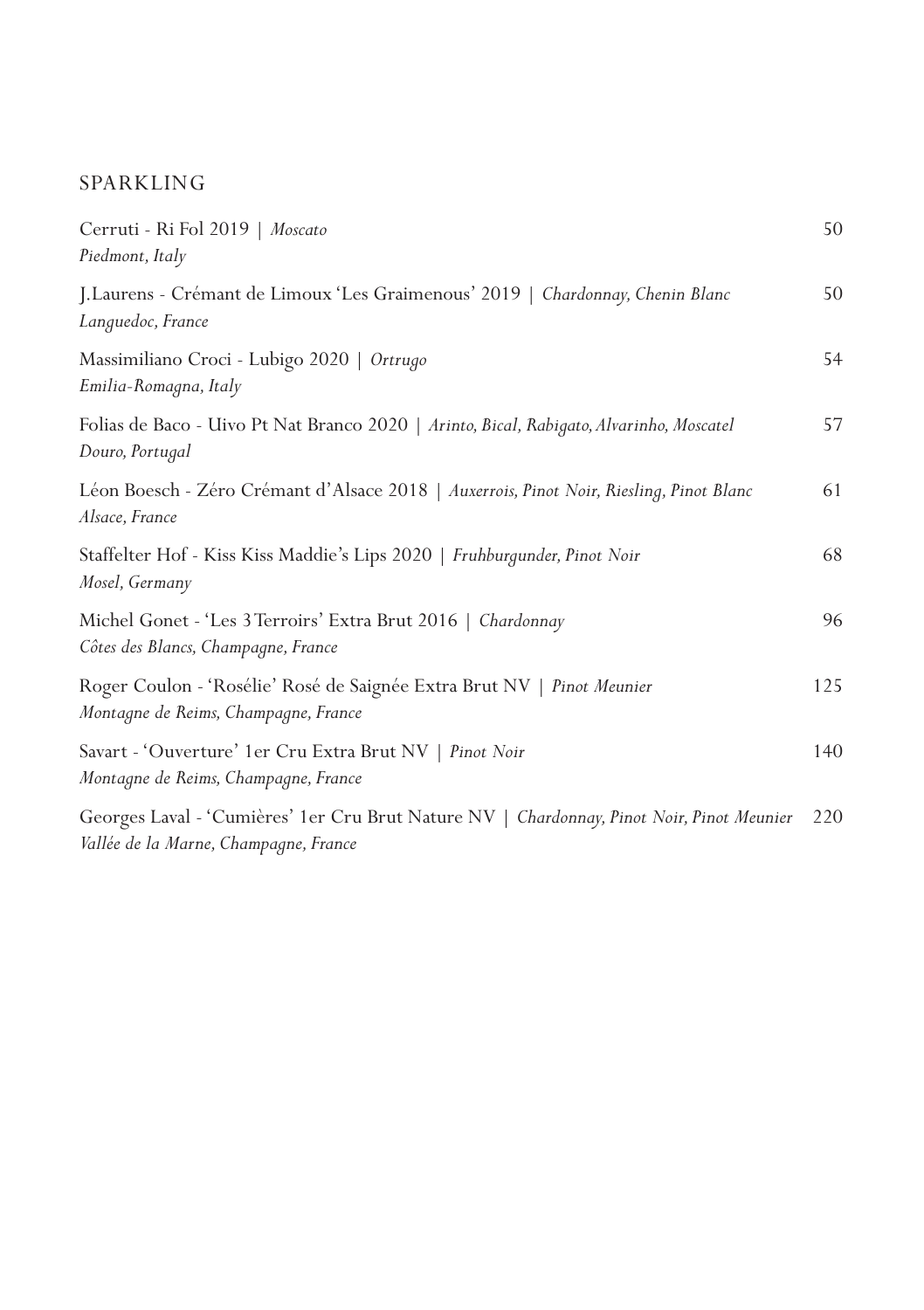#### WHITE

| Sassi Bianco 2020   Trebbiano<br>Abruzzo, Italy                                                        | 34 |
|--------------------------------------------------------------------------------------------------------|----|
| Kamptal Kollektiv - White 2020   Grüner Veltliner, Riesling<br>Kamptal, Austria                        | 36 |
| Laurent Cazottes - Champêtre 2020   Mauzac Blanc<br>Gaillac, France                                    | 42 |
| Grégory Guillaume- Lou Coulego 2020   Chardonnay<br>Ardèche, France                                    | 54 |
| Staffelter Hof - It's Müller Time 'Sandersstruck' 2020   Müller-Thurgau<br>Mosel, Germany              | 58 |
| Domaine Rieffel - Vieilles Vignes 2018   Riesling<br>Alsace, France                                    | 59 |
| Alessandro Viola - Note di Bianco 2020   <i>Grillo</i><br>Sicily, Italy                                | 60 |
| L'Archetipo - Verdeca Sette Lune 2017   Verdeca<br>Puglia, Italy                                       | 63 |
| Foradori - Fontanasanta 2020   Manzoni Bianco<br>Trentino, Italy                                       | 64 |
| Hannes Schuster - Furmint 2020   Furmint<br>Burgenland, Austria                                        | 65 |
| Silice Viticultores - Blanco 2018   Palomino, Albariño, Treixadura<br>Galicia, Spain                   | 69 |
| Fond Cyprès - Le Blanc des Garennes 2019   Grenache Blanc, Viognier, Roussanne<br>Languedoc, France    | 69 |
| Mendall - Terme de Guiu la Plana 2020   <i>Macabeu</i><br>Catalunya, Spain                             | 69 |
| Domaine des Ardoisières - Argile Blanc 2019   Chardonnay, Jacquère, Mondeuse Blanche<br>Savoie, France | 76 |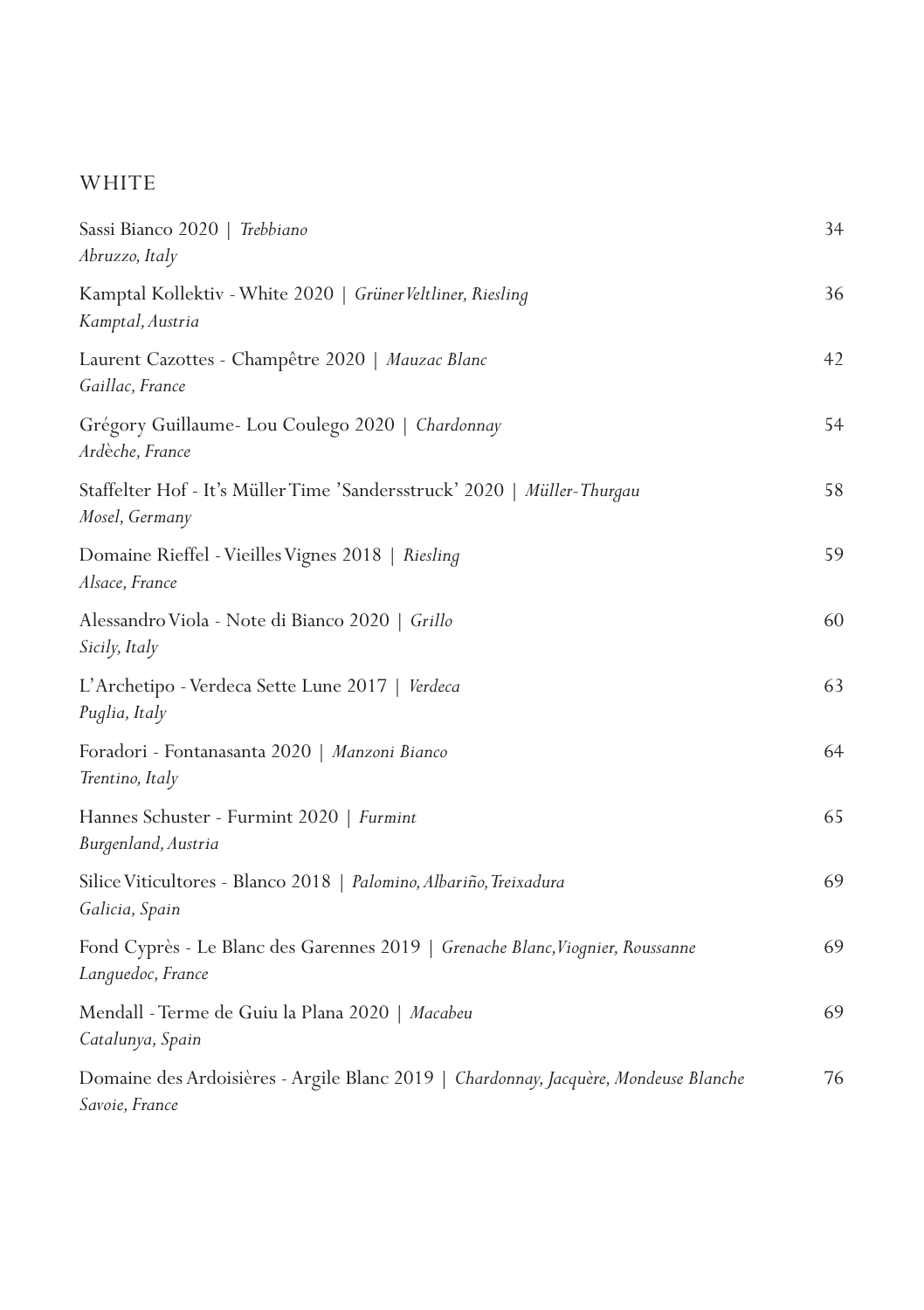## WHITE CONTINUED...

| Marko Fon - Malvazija 2019   Malvazija<br>Kras, Slovenia                                                    | 77  |
|-------------------------------------------------------------------------------------------------------------|-----|
| Sandhi - Sta, Rita Hills 2018   Chardonnay<br>California, USA                                               | 96  |
| Domaine de la Tournelle - Fleur de Savagnin 2017   Savagnin<br>Jura, France                                 | 110 |
| Le Casot des Mailloles - Blanc de Casot 2017   Grenache Blanc, Grenache Gris, Vermentino<br>Banyuls, France | 128 |
| Anne et Jean-François Ganevat - Montferrand 2016   Savagnin<br>Jura, France                                 | 150 |
| Mythopia - Jadis 2014   Fendant, Reze<br>Valais, Switzerland                                                | 150 |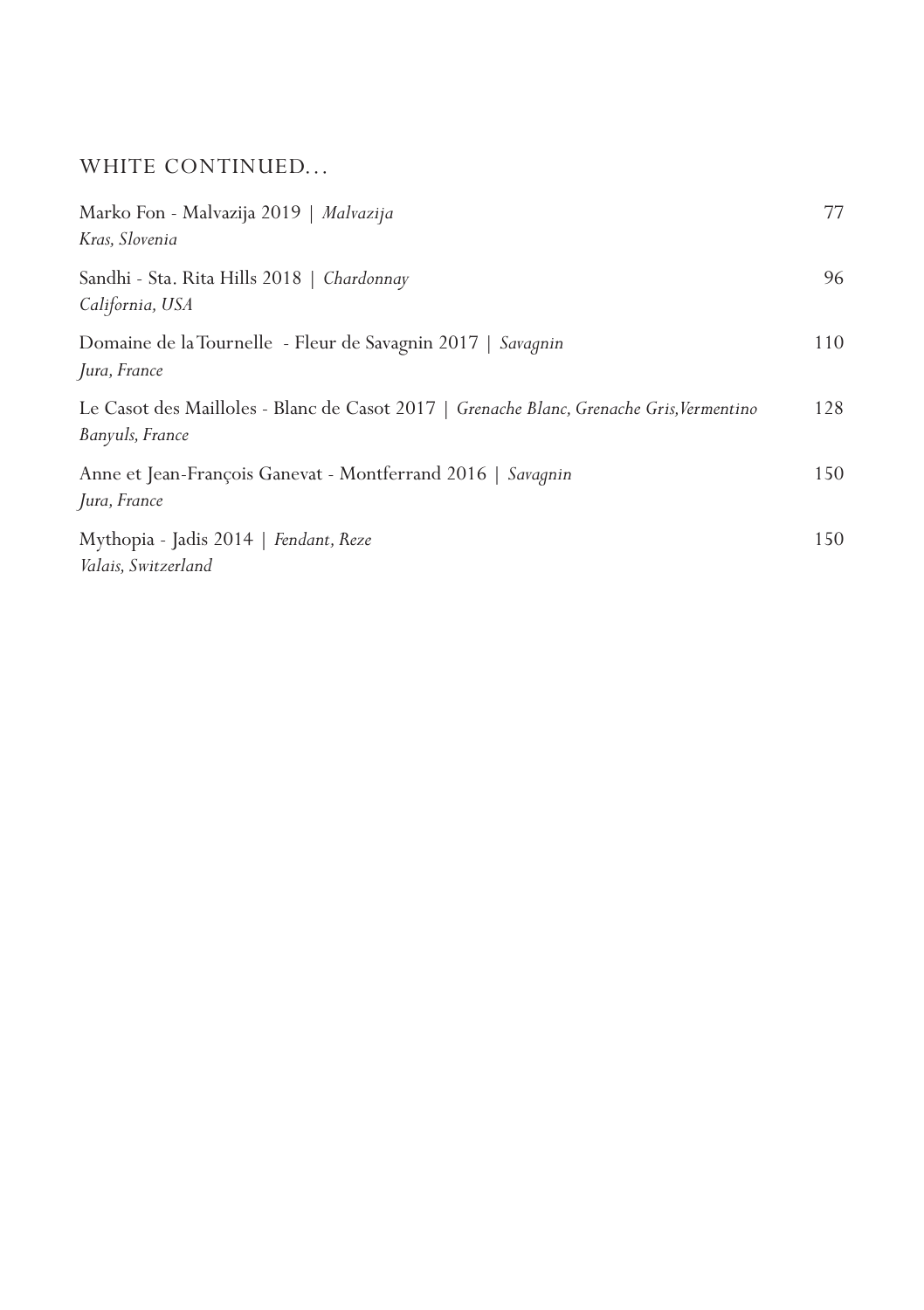## SKIN CONTACT

| Casa Balaguer - Salicornio 2020   Malvasia<br>Alicante, Spain                                                | 46  |
|--------------------------------------------------------------------------------------------------------------|-----|
| Folias de Baco - Curtido 2020   Moscatel Galego<br>Douro, Portugal                                           | 51  |
| Enderle & Moll - Weiss & Grau 2020   Weissburgunder, Grauburgunder<br>Baden, Germany                         | 59  |
| F. Zampaglione - Don Chisciotte 2019   Fiano<br>Campania, Italy                                              | 72  |
| Shun Minowa - Gate 2019   Ortrugo, Malvasia di Candia Aromatica, Marsanne<br>Emilia-Romagna, Italy           | 78  |
| Dario Princic - Jakot 2015   Tocai Friulano<br>Friuli, Italy                                                 | 115 |
| Caves de Nomades - Amphorisme 2013   Muscat, Chardonnay, Grenache Gris, Grenache Blanc<br>Roussillon, France | 120 |

## ROSÉ

| Thalia - Rosé 2018   <i>Kotsifali, Mondilaria</i><br>Crete, Greece                 | 33  |
|------------------------------------------------------------------------------------|-----|
| Nino Barraco - Rosammare 2020   <i>Nero d'Avola</i><br>Sicily, Italy               | 60  |
| Joiseph - Rosatant 2020   Blaufränkisch<br>Burgenland, Austria                     | 65  |
| De Fermo - Le Cince 2020   Montepulciano<br>Abruzzo, Italy                         | 70  |
| Château Ste Anne - Bandol 2019   Mourvèdre, Cinsault, Grenache<br>Provance, France | 75  |
| Els Jelipins - Vi de Taula 2016   Sumoll, Macabeu<br>Catalunya, Spain              | 150 |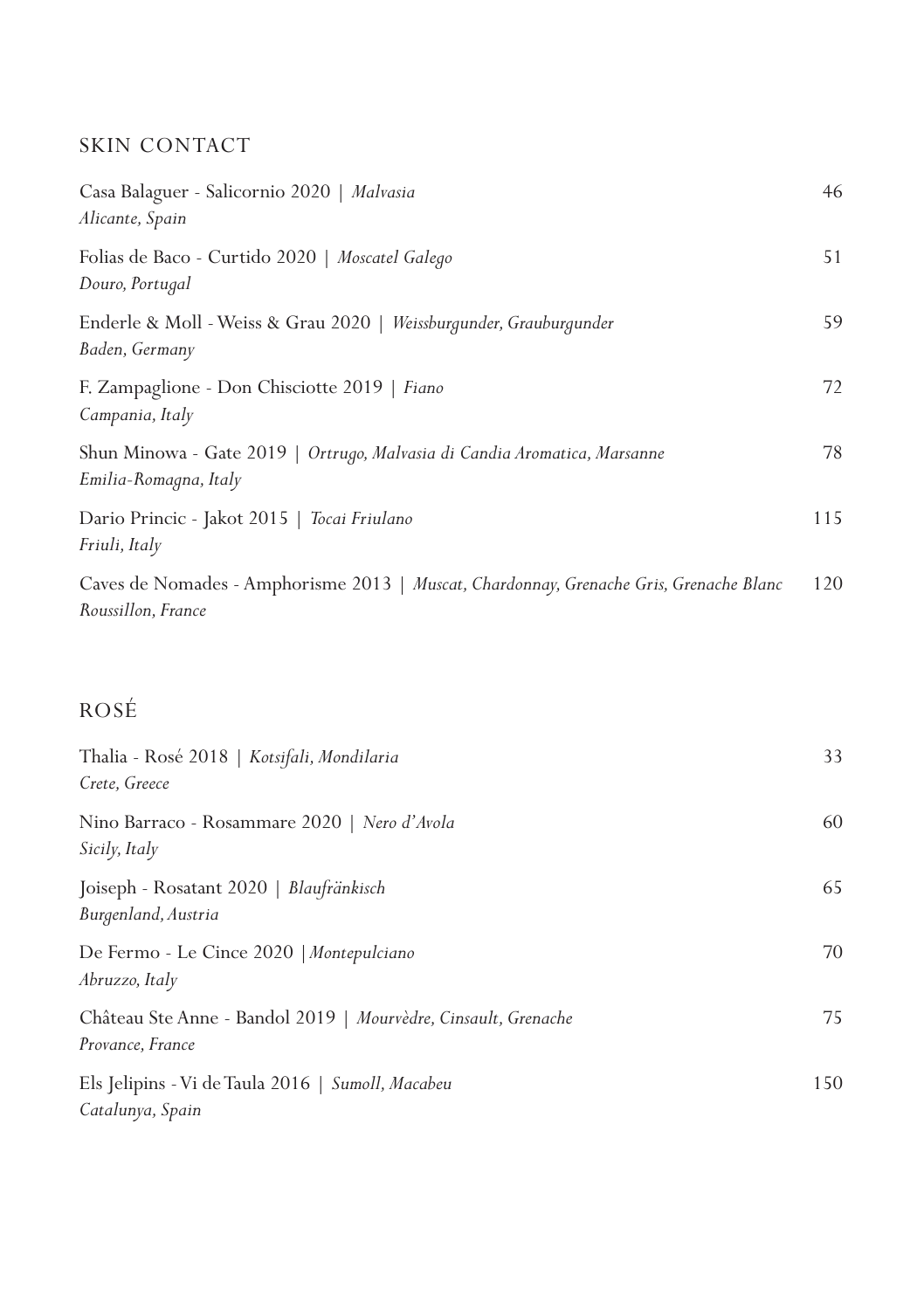## RED

| Domaine d'Escausses - Cuvée des Drilles 2019   <i>Gamay, Duras</i><br>Gaillac, France                       | 29 |
|-------------------------------------------------------------------------------------------------------------|----|
| Thymiopoulos - Jeunes Vignes 2020   Xinomavro<br>Naoussa, Greece                                            | 35 |
| Sandro Fay - Tèi 2019   Chiavennasca<br>Lombardy, Italy                                                     | 49 |
| Goyo Garcia Viadero - Joven de Viñas Viejas 2020   <i>Tempranillo</i><br>Ribera del Duero, Spain            | 56 |
| Marchionni - RossoVigliano 2018   Sangiovese<br>Tuscany, Italy                                              | 56 |
| Sylvain Bock - Neck 2020   <i>Grenache Noir</i><br>Ardèche, France                                          | 57 |
| Hannes Schuster - Blaufränkisch 2019   Blaufränkisch<br>Burgenland, Austria                                 | 58 |
| Domaine De Thalie - Mégalithe 2019   Gamay<br>Macon-Bray, France                                            | 60 |
| Silice Viticultores - Tinto 2018   <i>Mencía, Albarello, Merenzao, Garnacha</i> Tintorera<br>Galicia, Spain | 62 |
| Staffelter Hof - Little Red Riding Wolf 2020   Spätburgunder<br>Mosel, Germany                              | 69 |
| Cantina Giardino - Le Fole 2018   Aglianico<br>Campania, Italy                                              | 69 |
| Piedrasassi - Santa Barbara County 2019   <i>Syrah</i><br>California, USA                                   | 78 |
| Stéphane Cyran - Acratus 2019   <i>Pinot Noir</i><br>Lorraine, France                                       | 79 |
| Galouchey - Vin de Jardin 2018   Field Blend<br>Bordeaux, France                                            | 81 |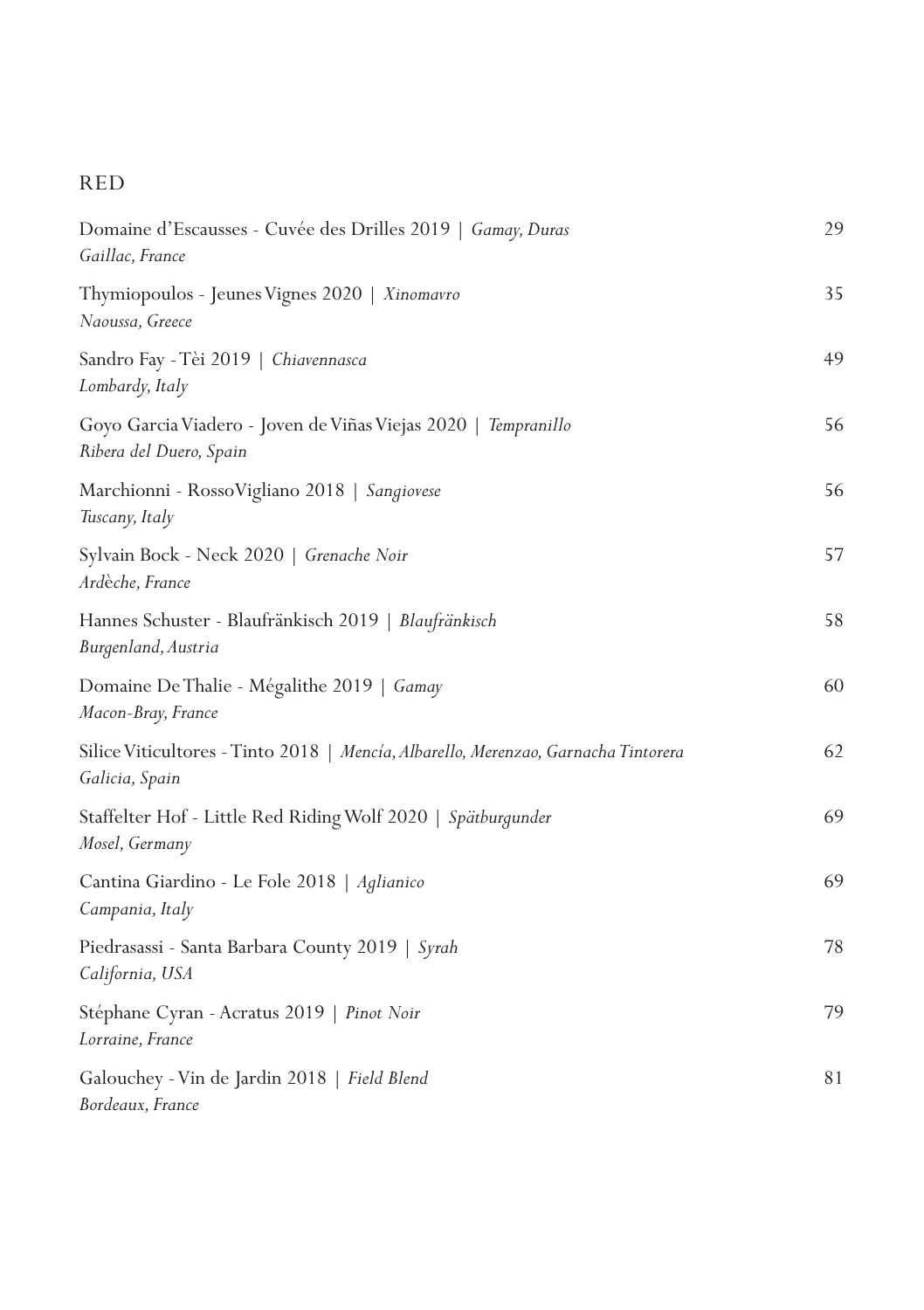## RED CONTINUED...

| Arpepe - Sassella Stella Retica 2017   Nebbiolo<br>Lombardy, Italy           | 89  |
|------------------------------------------------------------------------------|-----|
| David Duband - Côte de Nuits Villages 2019   Pinot Noir<br>Burgundy, France  | 94  |
| Jean-Yves Peron - Champ Levat 2017   Mondeuse<br>Savoie, France              | 97  |
| Frank Cornelissen - Munjebel Rosso 2016   Nerello Mascalese<br>Sicily, Italy | 99  |
| Selvadolce - Rosse Se 2016   Rossese<br>Liguria, Italy                       | 100 |
| Matassa - Rouge 2018   Carignan<br>Roussillon, France                        | 104 |
| Yvon Métras - Moulin-à-Vent 2018   Gamay<br>Beaujolais, France               | 115 |
| Mythopia - Pi No des Martyres 2015   Pinot Noir<br>Valais, Switzerland       | 160 |